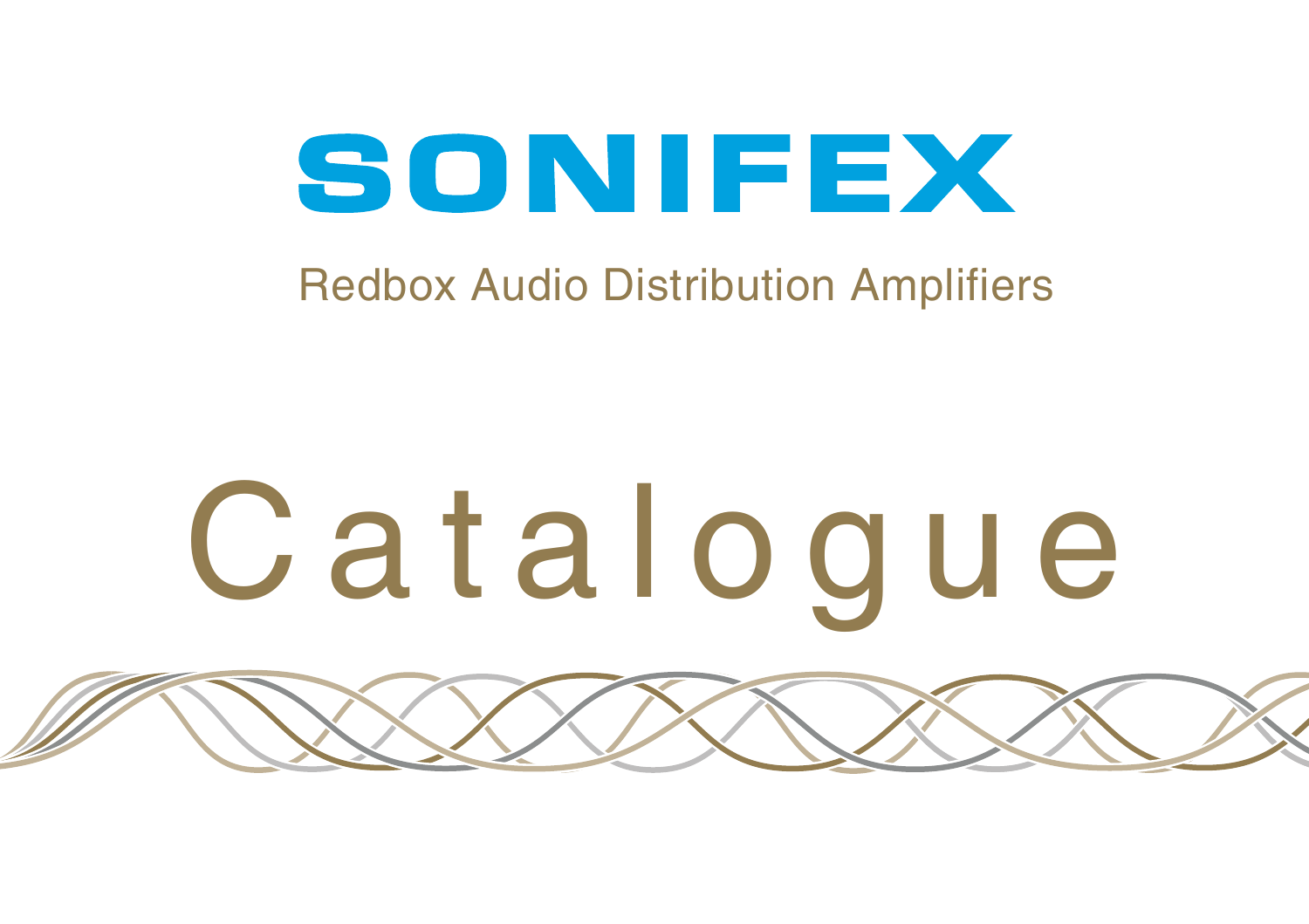

### **RB-AES4B3 Quad 3 Way Passive AES3ID Splitter BNC Connectors**



**Category:** Audio Distribution Amplifiers. **Product Function:** 4 sets of: 1 input, 3 output AES3id distribution amplifier. **Typical Applications:** Distribution of AES3id source to 3 mixing consoles. **Features:** No power needed, can apply  $75\Omega$  termination to unconnected outputs. **The RB-AES4B3 is a passive, quad "oneto-three" splitter housed in a 19" rack. Each bank is designed to split a single AES3ID digital audio source to up to three destinations, using female BNC connectors.** Particularly useful in a video production and broadcast environment, the RB-AES4B3 splits the input signal through high quality transformers.

 $75\Omega$  termination can be applied, if desired, to unconnected outputs to maintain optimum carrier parameters.

The RB-AES4B3 requires no power to operate, ensuring your audio remains connected from source to destination(s) without interruption from power failures.

#### **Specification For RB-AES4B3**

#### **Audio Specification Cable Drive Capability**

Cumulative cable drive canability of 100m of 750 coavial

| Connections                                             |
|---------------------------------------------------------|
| cable at sample rates up to and including 96kHz.        |
| cannature capic anne capability or 2001.1017522 countai |

| Inputs:                       | 4 x BNC female                                                               |  |
|-------------------------------|------------------------------------------------------------------------------|--|
| Outputs:                      | 12 x BNC female                                                              |  |
| <b>Equipment Type</b>         |                                                                              |  |
| RB-AFS4B3                     | Quad 3 way passive AES3ID splitter<br>with BNC connectors.                   |  |
| <b>Physical Specification</b> |                                                                              |  |
| Dimensions<br>(Raw):          | 48cm (W) x 10.8cm (D) x 4.2cm (H) (1U)<br>19" (W) x 4.3" (D) x 1.7" (H) (1U) |  |
| Dimensions<br>(Boxed):        | 58.5cm (W) x 22.5cm (D) x 7cm (H)<br>23" (W) x 8.9" (D) x 2.8" (H)           |  |
| Weight:                       | Nett: 1.0kg Gross: 1.4kg<br>Nett: 2.25lbs Gross: 3.0lbs                      |  |
|                               |                                                                              |  |

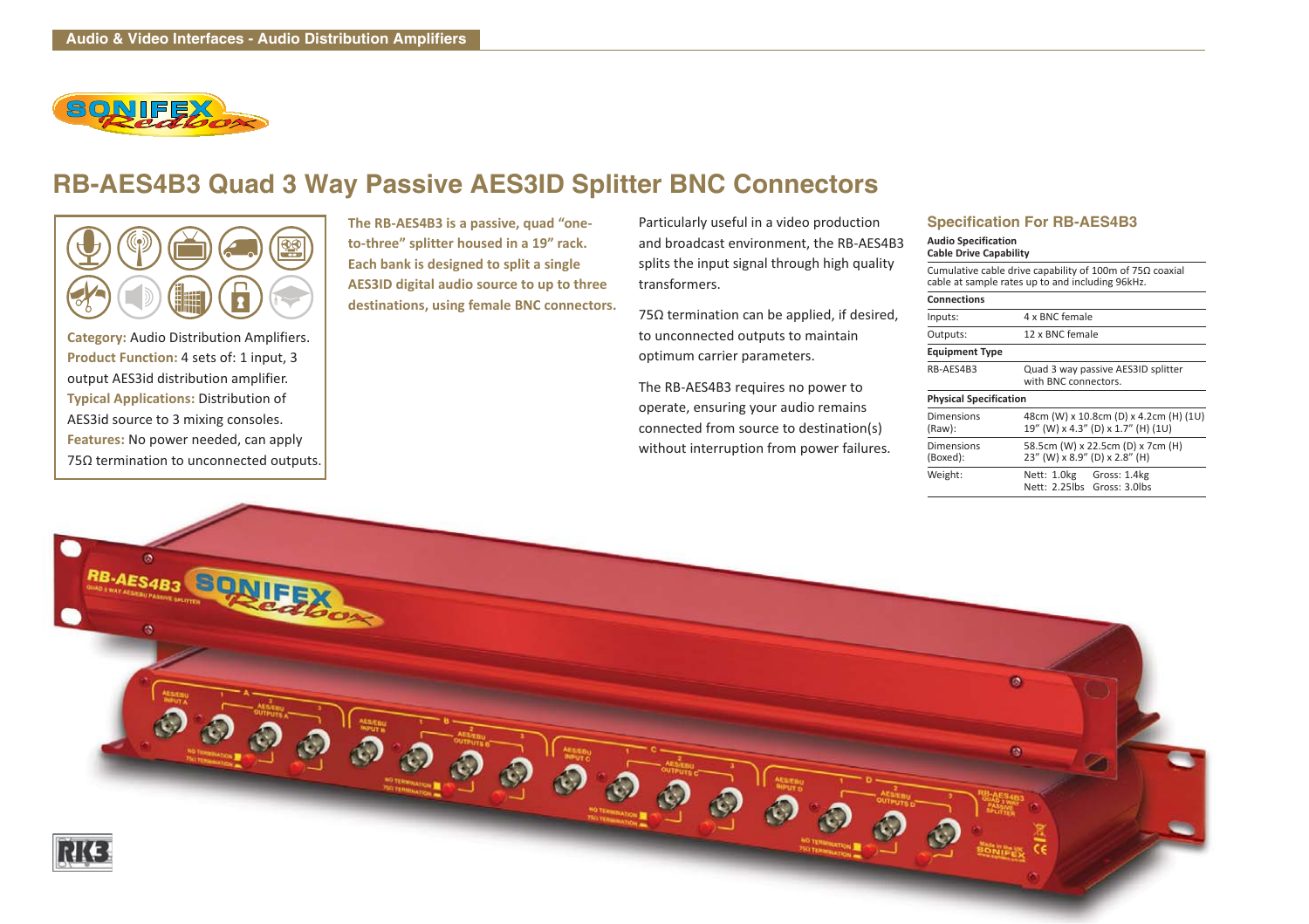

# **RB-AES4X3 Quad 3 Way AES/EBU Splitter XLR Connectors**

**The RB-AES4X3 is a passive, quad "oneto-three" splitter housed in a 19" rack. Each bank is designed to split a single AES3 digital audio source to up to three destinations, using Neutrik XLR connectors.**

The RB-AES4X3 provides solutions to a range of digital signal distribution problems, where correct termination is essential to

maintain signal integrity. The input signal is split through high quality transformers, and 110 $\Omega$  termination can be applied, if desired, to unconnected outputs.

The RB-AES4X3 requires no power to operate, ensuring your audio remains connected from source to destination(s) without interruption from power failures.



**Category:** Audio Distribution Amplifiers. **Product Function:** 4 sets of: 1 input, 3

#### **Specification For RB-AES4X3**

#### **Audio Specification Cable Drive Capability**

The table below sets out the minimum signal amplitude required to drive 100m (cumulative) of  $110\Omega$  twisted pair cable, based on the sample rate of the digital audio:

| <b>Sample Rate</b> | Minimum Signal Amplitude                           |  |
|--------------------|----------------------------------------------------|--|
| 32kHz              | *2Vpk-pk                                           |  |
| 44.1kHz            | *2Vpk-pk                                           |  |
| 48kHz              | *2Vpk-pk                                           |  |
| 88.2kHz            | 5Vpk-pk                                            |  |
| 96kHz              | 5Vpk-pk                                            |  |
|                    | * Minimum of 2Vpk-pk is defined by the AES3 format |  |

specification.

output AES3 distribution amplifier. **Typical Applications:** Distribution of AES3 source to 3 mixing consoles. **Features:** No power needed, can apply 1100 termination to unconnected outputs, transformer based solution provides reliability.

The table below sets out the minimum signal amplitude required to drive 30m (cumulative) of 110Ω twisted pair cable, based on the sample rate of the digital audio:

| Sample Rate                   | <b>Minimum Signal Amplitude</b>                                             |  |  |  |
|-------------------------------|-----------------------------------------------------------------------------|--|--|--|
| 176.4kHz                      | 3Vpk-pk                                                                     |  |  |  |
| 192kHz                        | 3Vpk-pk                                                                     |  |  |  |
| <b>Connections</b>            |                                                                             |  |  |  |
| Inputs:                       | 4 x XLR 3 pin female                                                        |  |  |  |
| Outputs:                      | 12 x XLR 3 pin male                                                         |  |  |  |
| <b>Equipment Type</b>         |                                                                             |  |  |  |
| RB-AES4X3                     | Quad 3 way AES/EBU splitter with<br><b>XLR</b> connectors                   |  |  |  |
| <b>Physical Specification</b> |                                                                             |  |  |  |
| Dimensions<br>(Raw):          | 48cm (W) x 10.8cm (D) x 4.2cm (H)(1U)<br>19" (W) x 4.3" (D) x 1.7" (H) (1U) |  |  |  |
| Dimensions<br>(Boxed):        | 58.5cm (W) x 22.5cm (D) x 7cm (H)<br>23" (W) x 8.9" (D) x 2.8" (H)          |  |  |  |
| Weight:                       | Nett: 1.0kg Gross: 1.4kg<br>Nett: 2.25lbs Gross: 3.0lbs                     |  |  |  |
|                               |                                                                             |  |  |  |

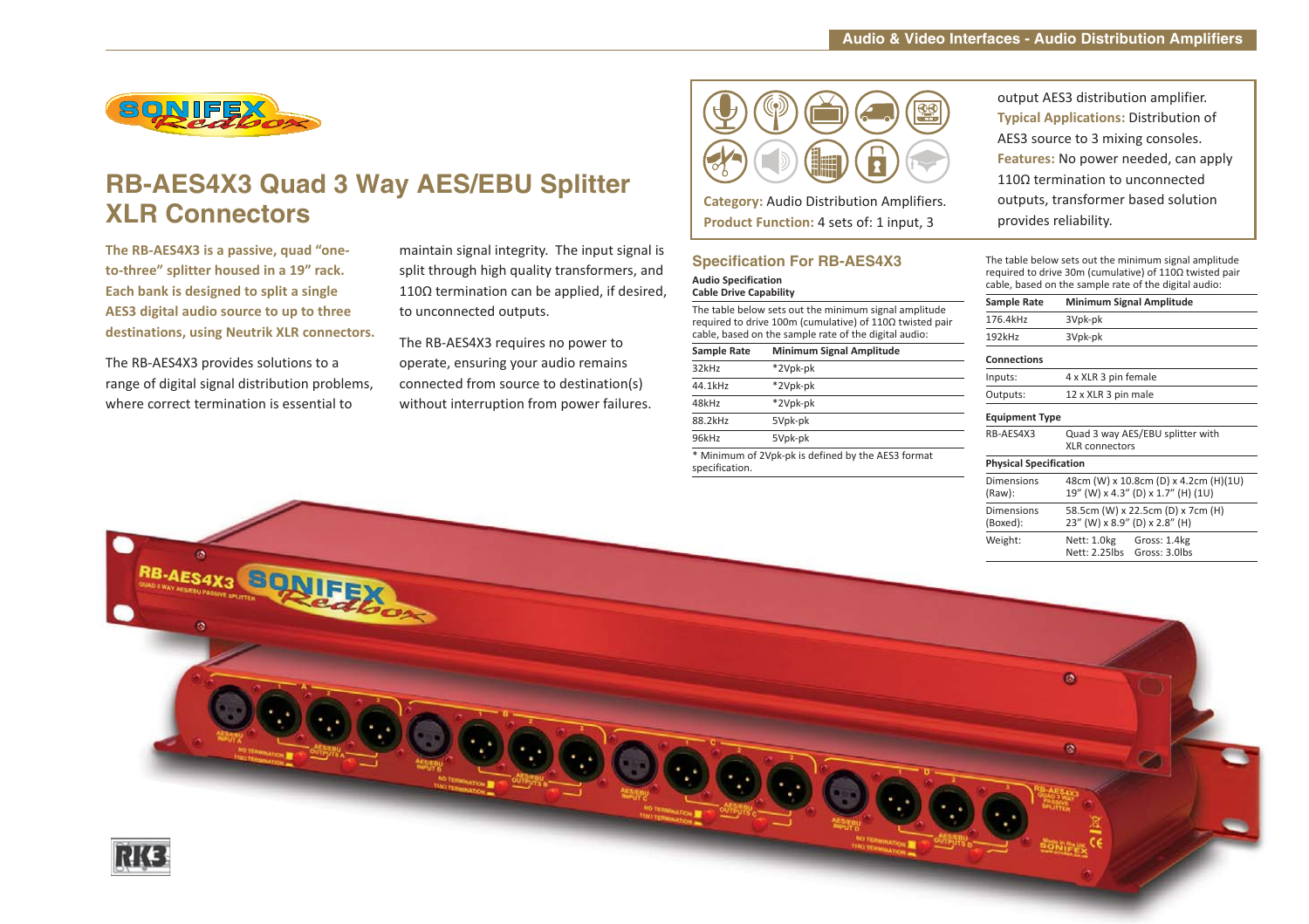

## **RB-MS4X3 Quad 3 Way Passive Microphone Splitter**



**Category:** Audio Distribution Amplifiers. **Product Function:** To split up to 4 microphone or line level signals to 3 independent outputs each.

#### **Typical Applications:**

To share microphones between radio/TV/ production studios.

#### **Features:**

- Passive transformer design.
- Ground lift switch.
- External or looped phantom power inputs.
- Line level -30dB pad.

**The RB-MS4X3 is a passive, quad, "oneto-three" splitter housed in a 19" rack. Each bank is designed to split a single microphone or line source to up to three destinations, using Neutrik XLR connectors. Cable connections are located on the rear panel, with recessed controls and indicators available to the user on the front panel, allowing quick and easy access to setup parameters.**

#### **Wide Signal Range Capability**

The RB-MS4X3 uses high quality audio transformers that are capable of accepting input levels of up to +18dBu, making the splitter useful in both microphone and line level splitting applications. A 30dB pad can be applied to the input, allowing a line level signal to be interfaced into a microphone input with suitable levels and the correct termination.

**Versatile Phantom Powering Options** The RB-MS4X3 offers three methods of providing phantom power to a microphone connected to its input: